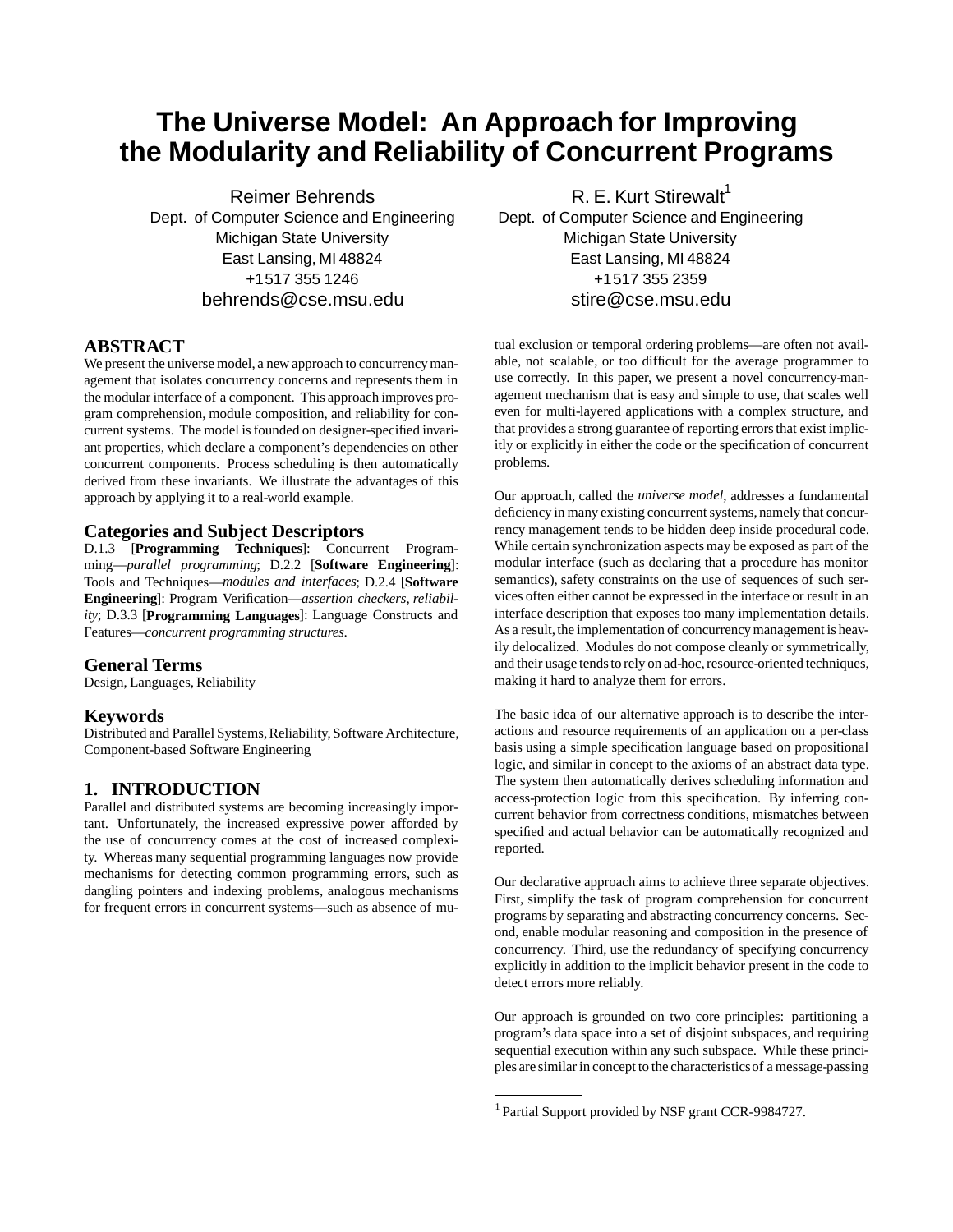system, we assume procedure call semantics and, more importantly, let our specification language define how these subspaces interact.

#### **2. CONCURRENCY MANAGEMENT**

The common theme among all concurrency-management approaches is to *sequentialize* parts of the program. Monitors, for instance, allow only one processto execute within the monitor; message passing systems assume a number of interoperating sequential processes, which block on synchronizing statements until all participants are ready. Unfortunately, in all these approaches, complexity increases dramatically as the size of a program and the amount of concurrency scale up. This section discusses three sources of complexity, which our model addresses. First, existing mechanisms provide primitives that make it difficult to separate the management of concurrency from the underlying computation. Consequently, concurrent programs are often difficult to understand (2.1). Second, in addition to complicating program comprehension, the interleaving of these primitives into computation code has deleterious effects on the reusability of modules whose implementations use concurrency (Section 2.2). Finally, this problem is particularly acute in modules that provide services requiring multiple steps (Section 2.3).

# **2.1 Interleaving Concurrency and Computation**

*Interleaving* expresses the merging of two or more distinct program plans within some contiguous textual area of a program [18, 17]. In this definition, a program plan refers to a description or representation of a computational structure that has been proposed to achieve some purpose or goal in a program [12, 16]. We view the management of concurrency as one of many plans that contribute to the design of a concurrent system. Viewed in this light, existing approaches to concurrency management do not support the direct exposition of such plans. Consequently,the *concurrency management plan* tends to be interleaved with other computational plans in the system.

To illustrate this, we begin by discussing a classical concurrent problem: the Dining Philosophers. Textbook solutions [20, 3] usually involve tricky resource manipulations to ensure the atomic acquisition of both forks while avoiding starvation, whereas the basic concurrency plan is straightforward: Whenever a philosopher eats, he requires accessto both the fork on his left-hand side and the fork on hisright-hand side. In a semi-formal notation, we might expressthis plan as follows:

```
eating ⇒ left_fork ∧ right_fork
```
Figure 1 (from [3]) illustrates a monitor-based solution<sup>1</sup> of the dining philosophers problem [20]. Observe that our well-intentioned concurrency plan has been interleaved with the underlying computation in a way that severely reduces the readability of this code.

```
monitor Fork_Monitor
  Fork: array(0..4) of Integer range 0..2:=(others=>2);
 OK to eat: array(0..4) of Condition;
  procedure Take_Fork(I: Integer) is
  .<br>begin
    if (Fork(i) /= 2 then Wait(OK_to\_Ext(I)); end if;
    Fork((I+1) mod 5) := Fork((I+1) mod 5)-1;Fork((I-1) \mod 5) := Fork((I-1) \mod 5)-1;
  end Take_Fork;
  procedure Release_Fork(I:Integer) is
   begin
    Fork(I+1) mod 5 := Fork((I+1) mod 5)+1;
    Fork(I-1) mod 5) := Fork((I-1) mod 5)+1;
    if Fork((I+1) mod 5)=2 then
     Signal(Ok to Eat((I+1) mod 5);
     end if;
    if Fork((I-1) mod 5)=2 then
       Signal(Ok_to_Eat((I-1) mod 5);
     end if;
  end Release_Fork;
end Fork Monitor;
```
**Figure 1: Dining Philosophers using Monitors**

The operations that implement picking up and releasing a fork are placed inside a monitor, which guarantees that only one process at a time can execute the code. Unfortunately, because the concurrency plan requires two objects to be acquired, we must interleave knowledge of the object topology—namely, the circular organization of philosophers and forks—in order to correctly implement the plan. Such an interleaving fails to capture the essence of the problem. Moreover, the concurrency management details have been merged with the program code in a way that makes it close to impossible to identify concurrent interaction. It would be very difficult, for example, for someone unfamiliar with the problem to derive the simple declarative specification of the concurrency plan by reading the code. Instead of abstracting and separating this information, the monitor-based solution delocalizesit.

A side effect of this interleaving is a loss of reliability. Code such as that in Figure 1 is hard to verify, and the effect of changes is not always apparent. The solution in Figure 1 has no mechanism to indicate whether or not the program achieves proper mutual exclusion. In fact, moving the procedures to take forks and to release forks outside this monitor may appear to work just as well. The problem will go unnoticed until a race condition occurs.

# **2.2 Effect on Modularity**

The interleaving of concurrency and computation plans also has a deleterious effect on the *composability* of modules whose implementations use concurrency primitives. We cannot just plug modules together and assume that concurrent interaction will work correctly. This composition problem is particularly acute in hierarchical systems, where the need to specify process interaction can easily compromise the data abstraction of a module's interface. For instance, suppose two processes *P*1 and *P*2 (Figure 2) access a common database *D* through separate frontends *A* and *B*. To make the database visible in the interfaces of *A* and *B* would violate the principle of information hiding: Their interface to module *D* should not be visible to the implementations of *P*1and *P*2.But if the database isn't made visible, non-atomic transactions by *P*1 and *P*2 could interfere with one another.

<sup>&</sup>lt;sup>1</sup>This should not obscure the fact that more sophisticated solutions exist [1]; however, we believe that the problems discussed here are symptomatic of many approaches that—in whatever guise—rely on critical sections of code. In particular, it appears to be hard to separate concurrency control from computation in imperative languages without causing interleaving or delocalization problems.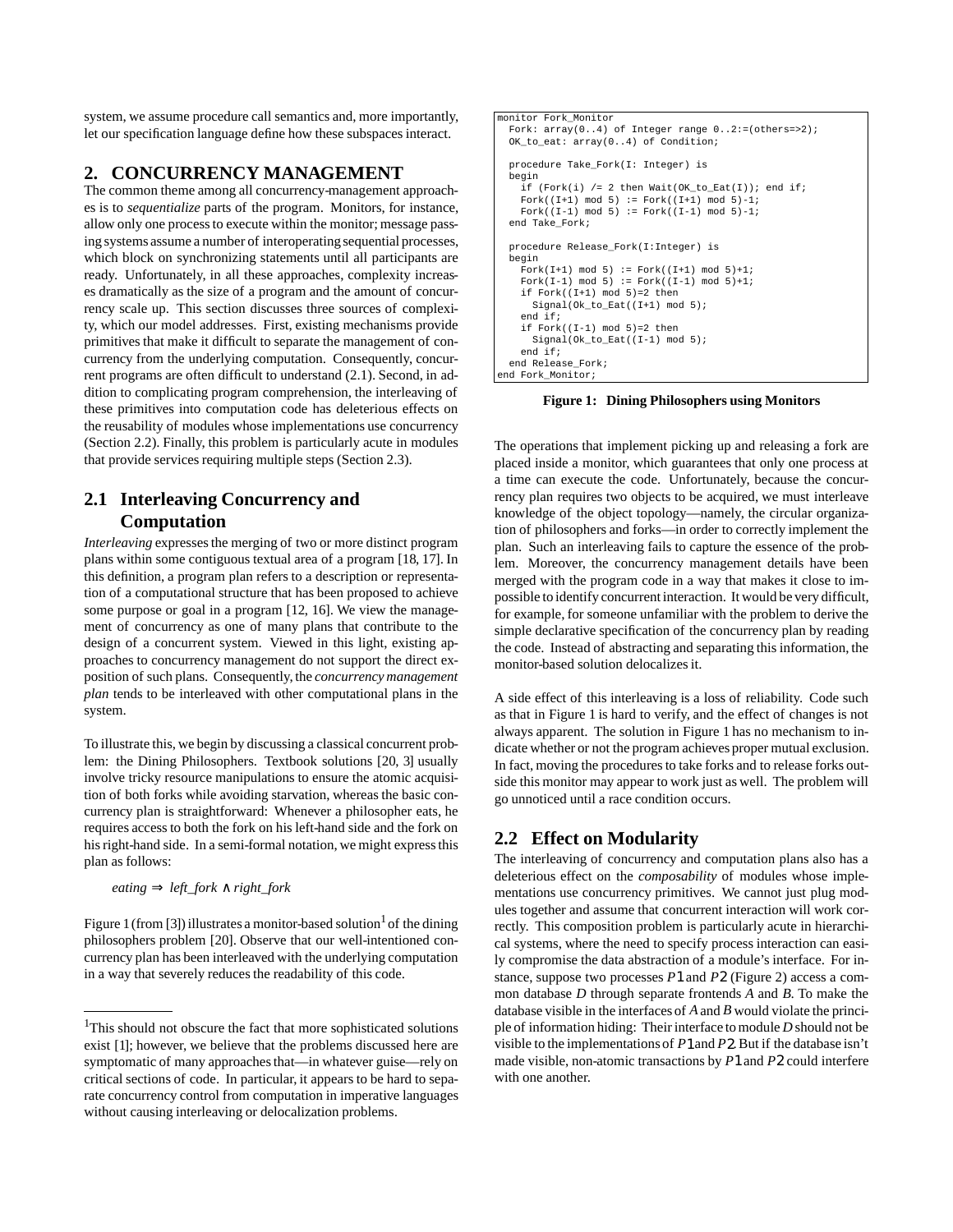

**Figure 2: A Modularity Problem**

#### **2.3 Multi-Step Transactions**

A *multi-step transaction* is a sequence of service invocations by and among multiple objects to perform some task. We use the word transaction to suggest that the sequence should either run to completion or not at all; that is, we want to remove from concern any sequence that is interrupted or interleaved by service requests from other concurrent processes.

Many languages guard transactions with a mechanism for *synchronizing* access to an object for the duration of such a transaction. To understand how this works, consider the following fragment of pseudocode:

```
synchronized ob do
  if ob.query then
    ob.action
  end
end
```
The synchronized statement directs the run-time system to execute the entire block of statements atomically with respect to ob. Consequently, the process may perform a multi-step transaction without concern for interleaved invocations from other (concurrent) processes.

Unfortunately, the proper use of such a feature cannot be checked by a compiler and so requires designer discipline to use correctly. Consider, for example, that the programmer forgot to encapsulate the block of statementsinside the **synchronized** ob **do** … **end** construct. The program would compile without error, and the omission might go undetected for many runs until some unfortunate timing sequence leads to an undesired scheduling of processes. A compiler cannot determine the need for synchronized blocks because the modular interface to ob does not contain information from which transaction sequences (i.e., sequential necessity) can be derived. With a traditional modular interface, the specification of transaction necessity is hidden inside the procedural implementation, rather than being part of a publically available interface. Moreover, the use of features like synchronized violates the principle of information hiding: Information about the implementation of ob must be exposed in order for clients to use it correctly.

Features such as synchronized are symptomatic of the general-

ly poor support that modern mainstream programming languages provide for information hiding in the presence of concurrency. The module interface of ob lists a set of services with no hint of constraints on the sequence of invocation of these services. Because interfaces usually do not represent sequencing constraints, there is no way for a compiler to detect the absence of a synchronized statement or to enforce the proper sequencing at run time. However, to avoid an error, a programmer must know to guard a sequence of ob-service invocations, such as that shown in the statement block, from interleaved ob calls by other concurrent processes.

#### **3. UNIVERSE MODEL**

Our *universe model* addresses each of the problems raised in section 2. In this model, concurrent processes run in isolation and do not engage in inter-process synchronization. Instead, each process is dynamically assembled from single-threaded object sets, called *universes*. In lieu of inter-process synchronization, an underlying run-time scheduler migrates universes among different processes according to designer constraints. This process of dynamic assembly allows the creation of composable concurrent systems.

#### **3.1 Objects, Universes, Processes, and Realms**

A *universe* is a set of objects. Every object in the system belongs to exactly one universe. Conceptually, universes partition the global data space into a set of local data spaces. Each universe *hosts* a process, and no universe may host more than one process at a time. A process that is hosted by a universe is said to *own* the universe<sup>1</sup>. In our model, it is illegal for code that is running in a process *P* to access an object in a universe that is not owned by *P*. Such an access results in a run-time exception.

The *realm* of a process is the set of universes that the process owns. Realms may grow or shrink during the lifetime of the process. The allocation of universes to processes—that is, the manipulation of process realms—is managed by an underlying run-time scheduler, which migrates universes among processes in order to satisfy *realm constraints*. Briefly, realm constraints implicitly specify the set of universesthat a process must own in order to continue execution. If the realm constraint of process *P* includes a universe that is part of another process' realm, then *P* blocks until the universe becomes available. Deadlock occurs if there is a cycle of processes, each blocked and waiting for the next process in the cycle to release a universe. Realm constraints are computed dynamically from specificationsthat are defined by the designer for each universe (See Section 3.2).

It isimportant to note that there is a difference between a process accessing a universe (say, through a function call), and owning it. For a process *P* to legally access a universe *u*, *P* must own *u*. If *P* does not own  $u$ , but code in  $P$  tries to access  $u$ , then a runtime exception will be raised. On the other hand, if *P* does not own *u*, but the realm constraint of *P* includes *u*, then *P* will block until such time as *u* can be added to the realm of *P*. Observe that acquiring a universe never results in a runtime error (as long as it doesn't cause deadlock).

<sup>&</sup>lt;sup>1</sup>For the purpose of our definition, a process is a thread of control operating on some data. We assume in particular that a process has no sub-processes.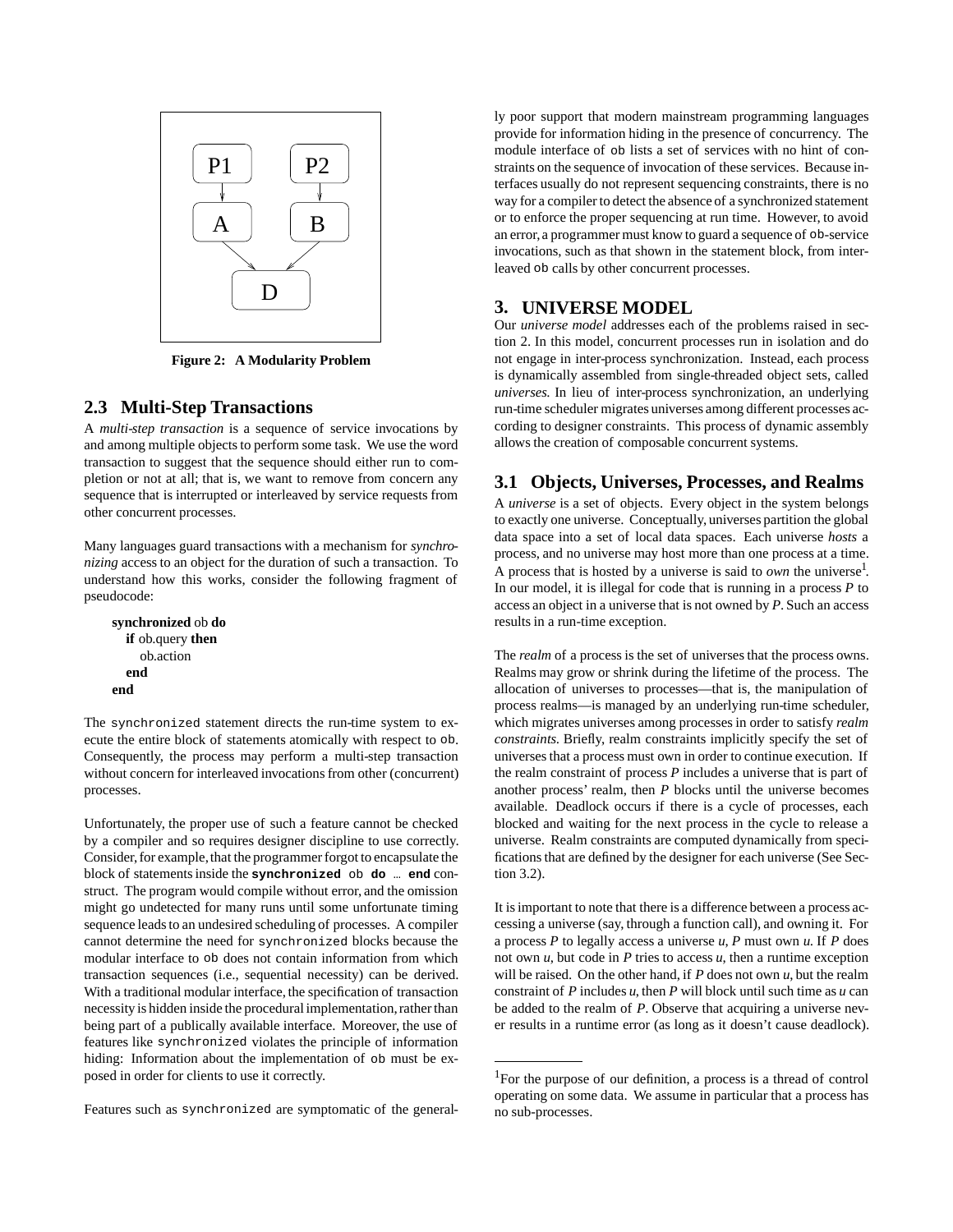These conditions guarantee that the data spaces of any two processes cannot overlap. Consequently, we think of programsin the universe model as a set of mostly independent sequential processes.

# **3.2 Concurrency Constraints**

Realm constraints, which are used by the run-time scheduler to migrate universes among different processes, are computed dynamically from simpler constraints called *universe invariants*.Each universe is accompanied by an invariant specification, which is a propositional formula that specifies the universe's access dependencies on other universes. Atomic propositions in these formulae can be one of the following:

- A boolean variable (also called a condition variable).
- A universe variable.

Condition variables are used by programmers to encode certain observable states of a computation. Designers should identify condition variables that precisely describe the conditions under which the universe requires access to other universes.

In the dining philosophers example, we identified a condition variable called *eating*, which when true implies an access dependency on two other universes(*left\_fork* and *right\_fork*).We specify such an invariant as follows:

*eating* ⇒ *left\_fork* ∧ *right\_fork*

This says that whenever the philosopher is eating, he requires access to the two universes referenced by the variables *left\_fork* and *right\_fork*. As long as eating is *false*, the philosopher does not require access to universes *left\_fork* and *right\_fork*. But as soon as eating becomes *true*, both *left\_fork* and *right\_fork* must be true for the entire formula to be *true*. Consequently, the process must acquire both universes before it can proceed.

When referenced within a realm constraint, a universe variable evaluates to *true* if and only if the universe is a member of the realm. Basically, *u* is a shortcut for a pseudo-expression *u.is\_available*. Note that universe invariant specifications are not subject to the same accessrestrictions as processes. Unlike a process, a universe invariant can reference the condition variables from any universe. This is because, like garbage collectors [11], the underlying synchronization engine, which evaluates these constraints, works transparently and can assume a globally consistent view.

# **3.3 Semantics: Scheduling = Satisfiability**

We now describe the semantic interpretation of universe invariants and the construction of realm constraints. Observe that in a correct schedule, the invariants of each universe in the realm of each process must be simultaneously satisfied. Using this observation, we devised an algorithm for computing the realm of a process dynamically. Essentially, a realm includes a minimal set of universes such that the conjunction of all the universe invariants is true. We call this conjunction of universe invariants the *realm constraint*.

Our run-time system bases scheduling on the satisfaction of realm constraints, allowing a process to proceed only if progress does not violate correctness. More precisely:

– If the constraint of the realm of a process is *forever unsatisfiable*, then the program is incorrect. This condition results either from a deadlock or a constraint that is inherently unsatisfiable.

- If the constraint of the realm of a process is *currently satisfiable*, then the process may proceed. The run-time system will allow the process allocate the required universes and then to continue execution.
- If the constraint of the realm of a process is *currently unsatisfiable*, then the process cannot proceed. The run-time system blocks the process from running until the constraint again becomes satisfiable.

To illustrate this decision process at work, consider the familiar producer/consumer example. The consumer universe will have the following invariant:

*reading* ⇒ *queue.has\_data* ∧ *queue*

Here, *reading* and *queue.has\_data* are both condition variables, *queue* denotes the queue universe. The formula enforces the following behavior: While *reading* is *false*, nothing is required. However, if *reading* becomes *true*, then both *queue.has\_data* and *queue* have to become true for the process to proceed. In particular, this enforces idle waiting (blocking until the queue contains data that can be read) and also acquires the queue universe. So, as soon as the process proceeds it knows that it has accessto the queue and that the queue has data for it to read.

Observe that with this constraint in place, the following code is correct:

```
if queue.has_data then
  item := queue.head
  queue.remove
end
```
Because the system guarantees the invariance of the constraint, as soon asthe condition *reading* istrue, the above code is automatically correct. If we made a mistake in specifying the universe invariant, then we would get a runtime error as soon as we tried to access an object outside the current realm.

Unfortunately, unlike deadlocks, starvation is not a correctness condition that can be be expressed in terms of universe constraints. If the scheduler were to not consider the possibility, a correct program could still exhibit starvation problems. As a result, the scheduler needs to implement an algorithm such as the one described in [7] to handle the acquisition of multiple locks fairly.

# **4. CONCURRENCY AND COMPOSABILITY**

The universe model enriches module interfaces with constraints that relate the availability of a service to the *status* of the object that provides the service. At run-time, a realm will only contain universes such that the conjunction of constraints for each universe in the realm istrue. The run-time system migrates universes among realms in order to satisfy these constraints. Consequently, the constraints implicitly describe the allowable sequencing of services, and they do so in a way that is dynamically extensible. This section describes the need for the dynamic interpretation of sequencing constraints and illustrates how the universe model accommodates this need.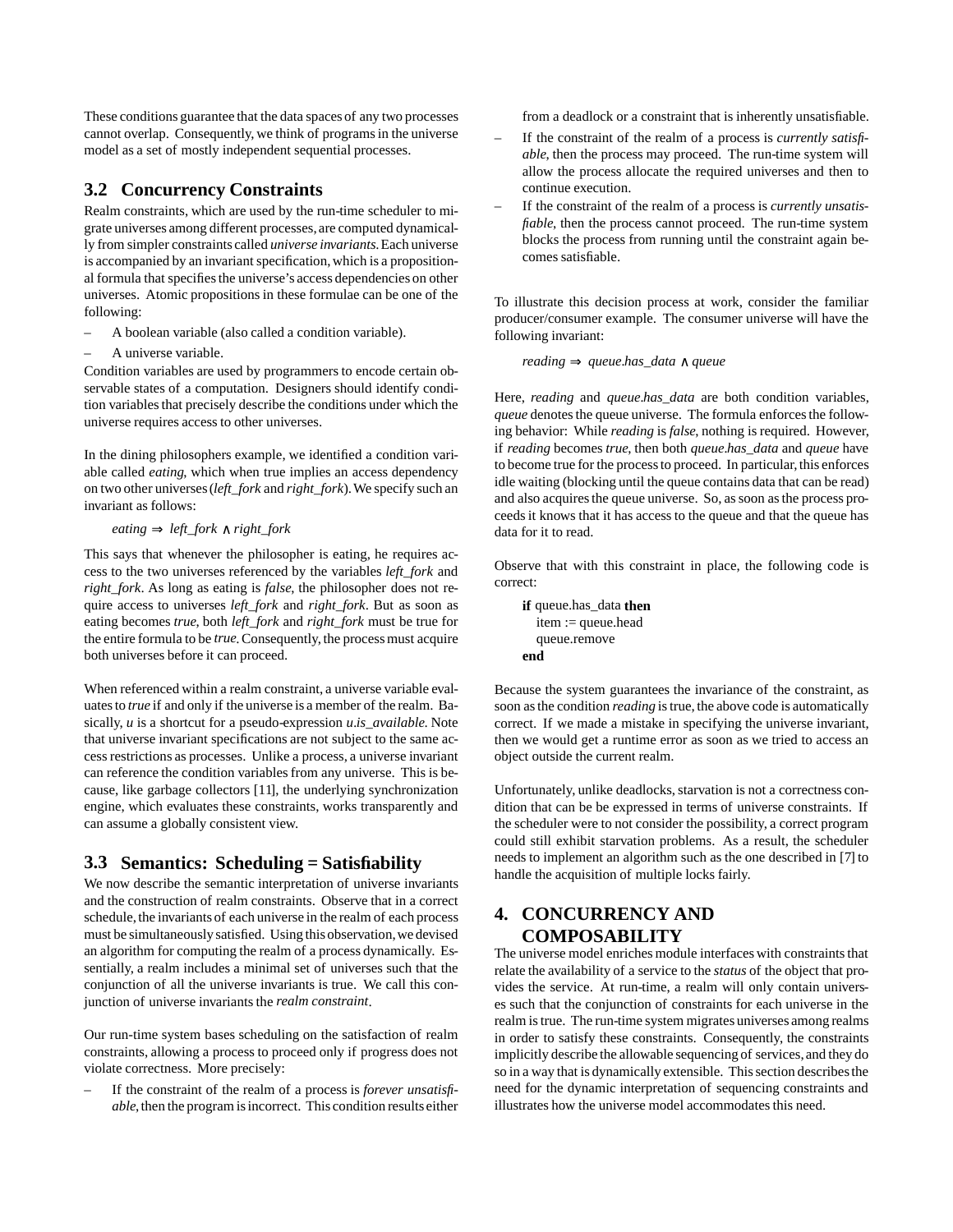Dynamic derivation of module-service sequencing constraints is important because the information may not be statically derivable *without violating the principle of information hiding*. Consider, for example, the following case: ob requires exclusive access to another object cache to properly complete both query() and action(). Furthermore, this cache object is also accessed by other objects and could be changed between the calls of query() and action(). If clients of ob are unaware of this dependency, then there is no way to know that cache must be locked for the duration of the transaction.

To inform clients of such a dependency in a traditional module interface, requires exposing implementation-dependent information to client programs—a violation of the principle of information hiding. On the other hand, if this information is buried inside the body of a procedure, then client programs will be unaware of the dependency. The universe model makes what we believe is a reasonable compromise between the separation of concern afforded by traditional information hiding and the design problems that arise by extending a module's interface with status and service-constraint information in an ad-hoc way. Specifically:

- 1. Concurrency constraints are analogous to class invariants: They are minimal descriptions of correct behavior of a component; and
- 2. Realm computation is performed transitively—as a closure of universes—based on the need to satisfy universe constraints. After performing this closure, a realm will include all the universes that the process must accessfor the current transaction.

To understand how these features accommodate dynamic extension without compromising the benefits of separation of concerns, recall the dining philosophers example. The universe constraint for a single philosopher simply states:

*eating* ⇒ *left\_fork* ∧ *right\_fork*

No mention is made about any details regarding the universes *left\_fork* and *right\_fork*. The *philosopher* universe does not need this information to function properly. Of course, the *left\_fork* universe may include a reference to a *dish* universe, or others. But this is non-local information, and the *philosopher* universe does not need to know about it. It will, however, still result in *dish* being included in the realm of the process when necessary.

Of course, enriching a modular interface with semantic information places constraints on the run-time system. But concurrency constraints are abstract and declarative, an improvement over having *concrete* implementation details exposed. Furthermore, in most cases other components are not going to even rely on these constraints; as with class invariants, their use is mainly internal as well as to guide the scheduling algorithm. Concurrency constraints add a semantic "glue" that allows us to connect universes transparently, without exposing more information than necessary.

# **5. CASE STUDY**

In this section, we discuss a specific concurrent system: a universityenrollment server for use by students and instructors. While somewhat simplified, it is still sufficiently complex to illustrate the viability of our approach. Section 5.1 discusses the structure of the im-

plementation. Section 5.2 uses the example to explain the abstract concepts from section 3. Finally, Section 5.3 shows how composition is supported in our example.

# **5.1 Enrollment Example**

Our example focuses on the part of the enrollment system that allows students to log in and enroll in or drop a course. Universes are objects created as instances of a class, which must be derived from the system class UNIVERSE. Our example uses several universe classes: LOGIN handles the login process; STU-DENT\_TRANSACTIONS controls enrollment or dropping on a per-student basis; and COURSE is an abstract class whose subclasses access course-related data, such as number of students in the course. The example also requirestwo auxiliary classes: AUTHEN-TICATION to manage passwords; and ACCOUNTING to process billing and registration holds.

The universe class LOGIN handles the login and authentication process. Initially, each process owns a distinct LOGIN universe and nothing else. The following is part of class LOGIN's interface (without methods and unimportant attributes).

```
class LOGIN < UNIVERSE is
  student: STUDENT_TRANSACTION;
   authentication: AUTHENTICATION;
   logging_in: BOOLEAN;
concurrency
   logging_in ⇒ authentication;
   ¬logging_in ⇒ student;
end
```
This declares class LOGIN as a subclass of UNIVERSE<sup>1</sup> By inheriting from UNIVERSE, we both acquire the concurrency tools provided as methods by that class and declare the class to be of a type that allows instances to be assigned to a universe variable. Login connects to two other universes. A student universe that refers to the universe that holds the data of the student that logged in; and a central authentication universe that holds all the passwords and other data needed to verify the authenticity of the login.

Naturally, we require accessto the authentication universe only during the login process, and access to the student universe only once we're done with the login process. At some point, the following statement will be executed:

*logging\_in* := *false*;

at which point, the system will continue to process the student.

For brevity, we do not include details of the authentication process, which is unrelated to the topic of this paper. However, the STU-DENT\_TRANSACTION universe class proves to be more interesting:

**class** STUDENT\_TRANSACTION < UNIVERSE **is** added\_course, dropped\_course: COURSE; accounting: ACCOUNTING; swapping, dropping, adding: BOOLEAN;

<sup>&</sup>lt;sup>1</sup>Our inheritance notation is a hybrid of Sather [15] and Eiffel [14].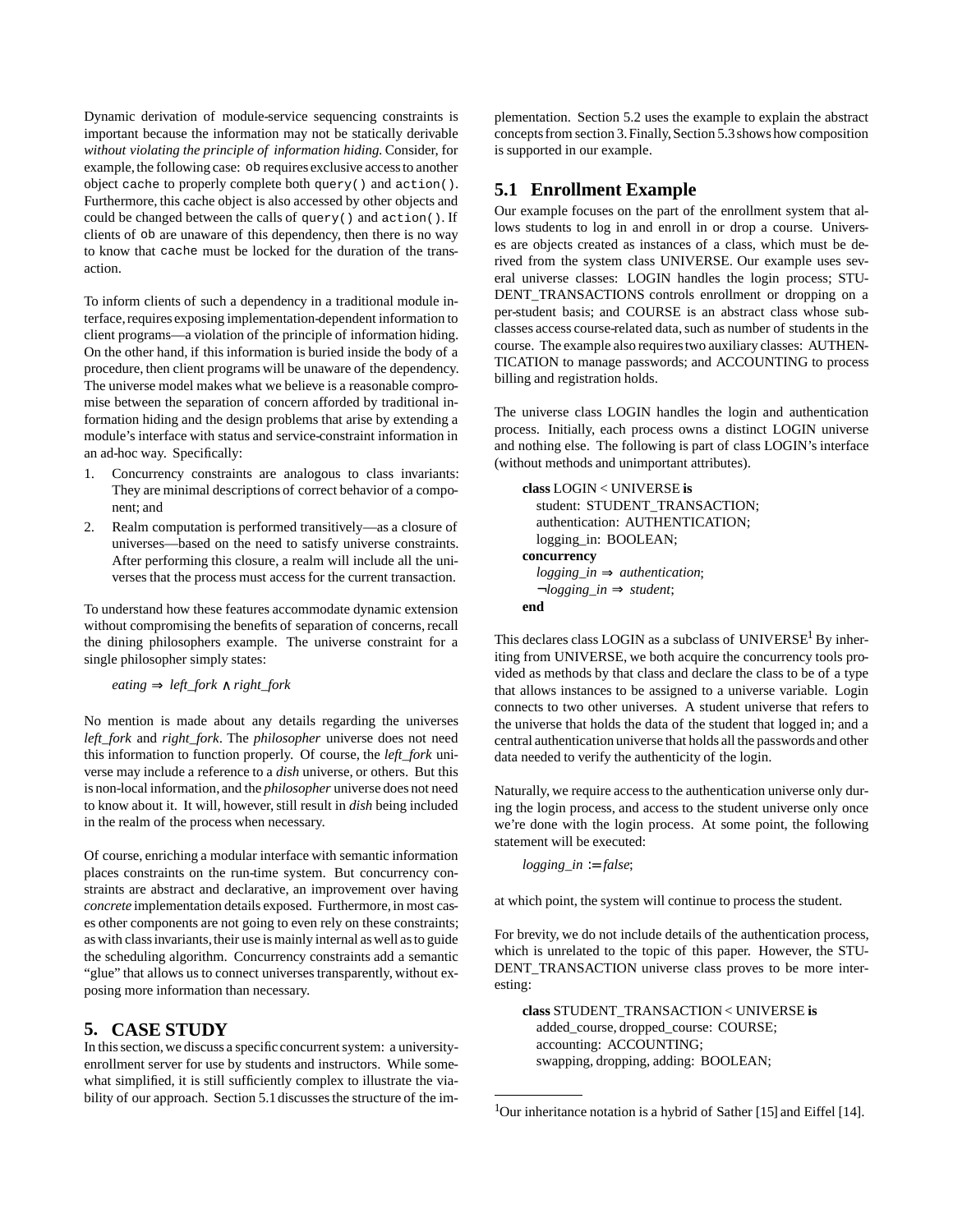```
concurrency
   swapping ∨ dropping ⇒ dropped_course;
   swapping ∨ adding ⇒ added_course;
  swapping \vee adding \vee dropping \Rightarrow accounting;
end
```
Observe that various conditions can require the inclusion of a course universe. Both swapping and dropping a course require that we disenroll the student from a certain course; likewise, both swapping and adding a course require that the student be enrolled; furthermore, when swapping courses, this should all occur atomically. The above conditionstake care of this. Finally, checking and updating accounting information (such as holds) will be necessary as part of the same transaction, no matter what the transaction is.

It is important to note that the implementation needs a construct to simultaneously assign values to several variables at once. We assume that the language provides a multi-assignment facility, such as:

*swapping*, *dropping*, *adding* := *true*, *false*, *false*;

A multi-assignment primitive is necessary: Simulating it with a sequence of single assignment statements would result in unnecessary calls to the scheduler and might cause deadlock.

Next, we consider how to access the course. For the purpose of enrolling, the course *and* all of its prerequisite courses must be acquired atomically. Otherwise, if there were more than one prerequisite, two concurrent enrollment operations might acquire one prerequisite each and deadlock afterwards while trying to acquire the other prerequisite (seefigure 3—course 1has acquired prerequisite1, course 2 has acquired prerequisite 2, but neither can accessthe other one). On the other hand, dropping a course requires only the course object itself and not the prerequisites. In order to accommodate both of these uses, we will use front-end objectsto access a course object. These front-end classes derived from the same abstract class as the coursesthemselves, but with the additional logic to handle prerequisites.

When the user is dropping a course, there is no need to check prerequisites. The front-end in this case will be a simple universe object that delegates all operations to the real course object. Such a delegate is declared as follows:

```
class STANDALONE_FRONTEND< COURSE is
  real_course: COURSE;
concurrency
   real_course;
end
```
For other purposes, such as enrolling in a course or swapping courses, the front-end must also reference the prerequisites. Moreover, all of the prerequisites must be acquired in one atomic action, as discussed above. This is accomplished as follows:

**class** ENROLLMENT\_FRONTEND< COURSE **is** real\_course: COURSE; prerequisite1, prerequisite2: COURSE; prerequisites: INTEGER;<sup>1</sup>



**Figure 3: A Deadlock Situation**

**concurrency** *real\_course*;  $prerequires \geq 1 \Rightarrow prerequisite1;$  $prerequires \geq 2 \implies prerequires$ **end**

For instance, if course *cse814* requires both *cse470* and *mth472* as prerequisites, then the corresponding variables would hold references to these courses, and *prerequisites* = 2.

#### **5.2 Stepping Through a Sample Transaction**

Figure 4 shows us a snapshot of the system in progress. Two students—Alice and Bob—are currently logged in. Alice is enrolling in *cse814*, while Bob is trying to drop the same course. Two different processes are operating: One originates in the login universe for Alice;whereasthe other originatesin the login universe for Bob. The dashed lines surround the realm for each process.

Consider Alice's process. We are past authentication, so *logging\_in* = *false*. The *student* variable refers to Alice's student universe. Because Alice is in the process of enrolling in *cse814*, we are referencing both the accounting subsystem and the enrollment frontend for the course itself, and according to the concurrency constraints, both universes are included in our realm. The enrollment frontend for *cse814*, in turn, requires the course and its two prerequisites.

Bob's process is currently blocked, waiting for Alice's process to release the accounting universe and *cse814*. If Bob's process were to proceed, a call would be made to a method outside the current realm, resulting in a runtime error. Signaling a runtime error is necessary, since otherwise both Alice's and Bob's process would simultaneously operate on the *cse814* universe, with possibly disastrous consequences. As soon as Alice finishes enrolling in *cse814*, the variable *adding* in her student universe will become false. The variables *dropping* and *swapping* were hitherto false anyway. Consequently, the accounting universe and *cse814* become available. Because the scheduler intercepts the assignment to *adding*, it knows to try to schedule Bob's process again. At this point, both the *Accounting Subsystem* and *cse814* will become part of the realm of Bob's process. The prerequisite courses, on the other hand, will remain available for other operations.

<sup>&</sup>lt;sup>1</sup>For the purpose of this paper, we keep the notation simple and

do not include the **forall** and **exists** operators that can express constraints over lists of universes. As an unfortunate side effect, this limits us to a finite number of prerequisites.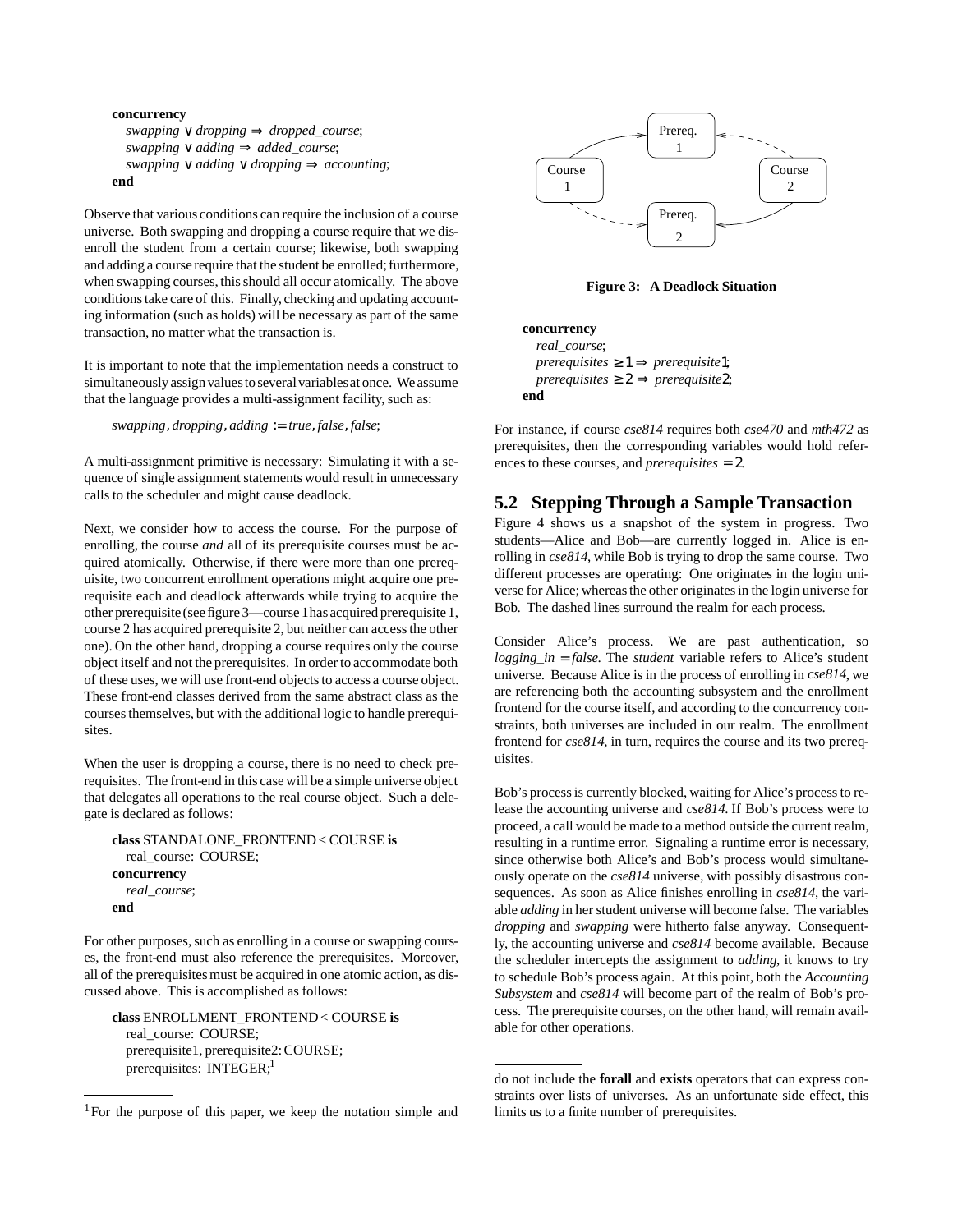

The Enrollment system during execution. Two threads exist, originating in universes *Login A* and *Login B*.

- Boxes denote universes. Dashed lines surround realms. Solid lines ending in arrows indicate that a concurrency constraint in the originating universe requiresthe inclusion of another universe and that it isthus part of the realm. Dotted linesindicate the same, except that at the moment the inclusion cannot be completed and thus blocks the process.
- *Alice* is currently enrolling in *cse814*. *Bob* would like to drop *cse814*, but this cannot be done until *Alice* relinquishes control of the accounting subsystem and the *cse814* universe.
- The authentication universe is currently not part of *any* realm—we are past the login phase for all active connections, and thus we don't accessto it.

#### **Figure 4: Full Enrollment System**

Depending on the planned action, we need access to either a course to be dropped, a course to be added, or both. In particular,whenever a student plans to drop one course and enroll for another instead, then this transaction needs to be atomic—otherwise a student might drop one course, be unable to enroll for the substitute, and also unable to re-enroll for the original course.

The simple assignment *swapping*  $:= true$  will then guarantee that the transaction cleanly takes place, because this will automatically ensure that both the course to be dropped and the one to be added will be acquired simultaneously.

Some classes, such as EnrollCSE814, *relay* concurrency constraints. We anticipate that *relay universes* will become a common programming idiom in this model. Consider, for instance, that course  $cse814$ always required both course *cse470* and *mth472*. Then the concurrency constraint for *cse814* would contain the following clause:

#### *cse470* ∧ *mth472*

No process normally originatesin *cse814*.It is usually only required when a student is adding or dropping a course, or an instructor modifying course information. However, enrollment in *cse814* requires checking that the student has taken both *cse470* and *mth742*. So, whenever universe  $cse814$  is acquired, then its concurrency constraint must be satisfied, thus forcing inclusion of both *cse470* and *mth472*. Of course, this process is applied transitively for the concurrency constraints of the prerequisite courses until all of them are

included.

Unfortunately, this makes some simplifying assumptions. For instance, it assumes that the prerequisite relation is fixed. Changing prerequisites requires recompiling the program. Similarly, dropping does not require the locking of all dependent universes. Such a situation can still be handled, of course, but we may need auxiliary code to avoid deadlock. This is why we included specific auxiliary "frontend" universes to deal with this case. The general idea of *relaying* inclusion requirements remains the same, of course, as can be seen in either of the frontend universes.

#### **5.3 Composition in the Enrollment Example**

The example illustrates how we manage concurrency in the presence of complex sets of universes with simple, obvious and completely localized concurrency constraints. The frontend universe for *cse814* illustrates how the scheduling mechanism transcends layers while still maintaining information hiding. If we look at both the class interface and the diagram, we notice that the student universe doesn't have to rely on any data related to *cse814*; all of that is encapsulated in the frontend.

While this in itself would not be very surprising for a sequential system, maintaining this transparency in the presence of concurrency has been shown to be trickier. Observe that a programmer using our model need not be concerned with locking objects in the right order. She simply specifies relations between related objects, and the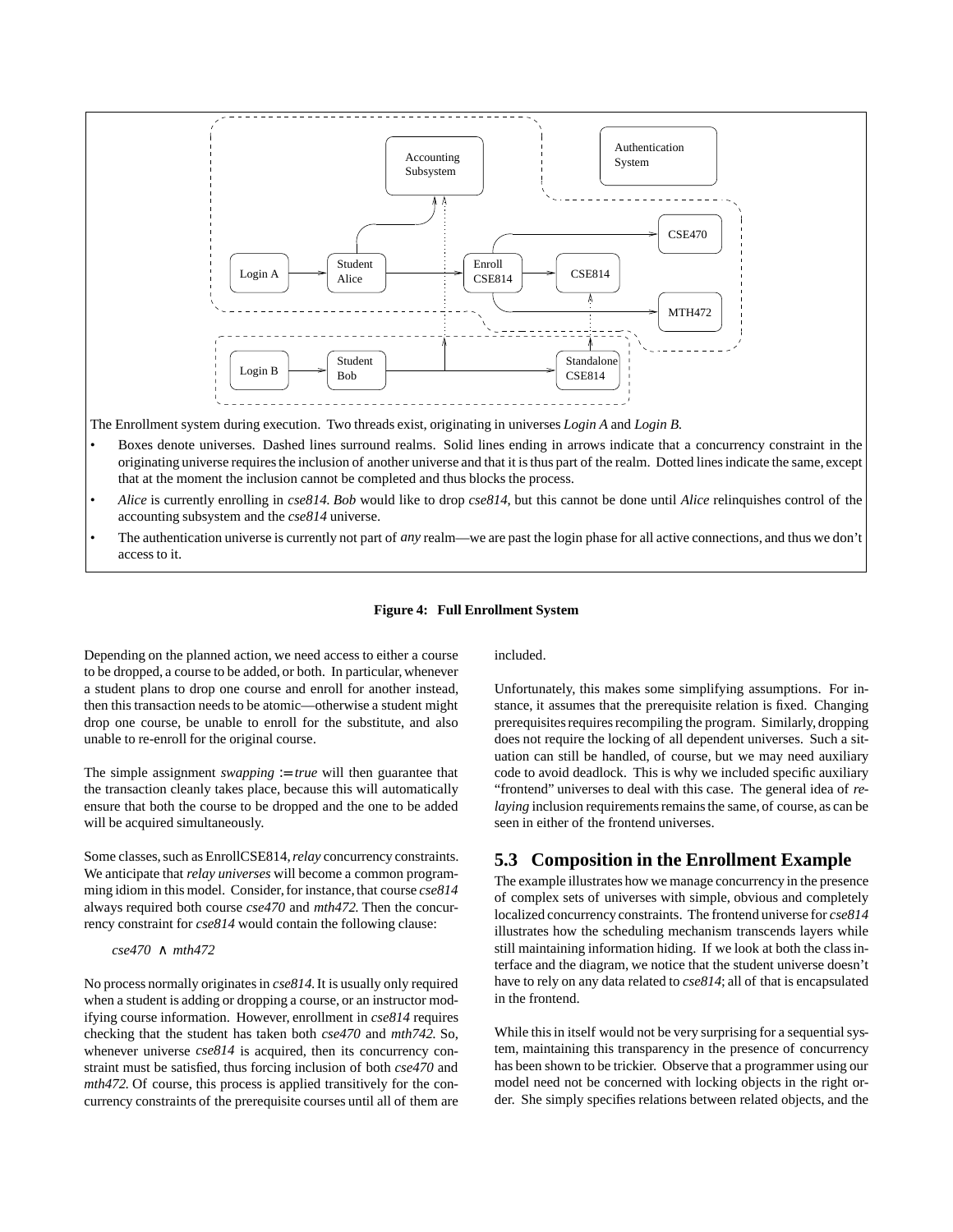scheduling mechanism will compute the closure of all of them, deriving the global predicate that describes ourset of componentsfrom purely local information.

A monitor-based solution would be much more complicated. As we observed in section 2.3, we would have to expose an undesirable amount of information about the components involved in the transaction. In this particular example, the STUDENT\_TRANSACTION class would have to be informed about all the prerequisites. A way around this would be to include a multi-object locking mechanism in the enrollment frontend—this way we would be getting almost the same results. We would then enclose the enrollment transaction in calls that lock and unlock this set of objects. However, this still would not deal with our need to acquire a lock on the accounting system at the same time, and it would not accommodate additional layers. The one big advantage of the universe model with respect to these problems is that we can describe the **entire** set of components, no matter how large and involved with just a set of fully local predicates.

# **6. DISCUSSION AND RELATED WORK**

We now discuss our model in relation to others based on a number of criteria for evaluating the efficacy of a concurrency mechanism.

#### **6.1 Security**

A language is deemed secure if common programming errors are cheaply detectable at run time and not allowed to give rise to machine-dependent effects, which are inexplicable in terms of the language itself [9]. There are many imperative languages in use without a secure concurrency mechanism. Java in particular has been criticized [5] for the limited safety of its native concurrency mechanism, but some others do not even have the luxury of an existing implementation of concurrency (e. g., Eiffel).

Security requires a certain degree of redundancy. For example, whereas the upper bound of an array is not required to perform an indexing operation; the additional information provided by array bounds allows for checking the validaty of an operation at run time. In some cases, errors can be detected at compile time; specifically, most statically typed languages will allow you to eliminate most type errors at compile time, due to the additional information introduced by the type system.

The main problem that any concurrent imperative language faces is to ascertain that mutual exclusion works properly. And while there is no shortage of approaches that replace the basic concurrency mechanisms of old with more sophisticated variants, few of them introduce the necessary redundancy that can aid in the discovery of sharing violations. One approach is the SCOOP mechanism described in [14], which requires that an object belonging to a different process be locked before it can be accessed. However, this requirement only works for transactions contained within a single method; it fails for hierarchical systems and composite transactions that are not localized within a single method. Synchronizers [8] allow the programmer to attach constraints to methods, but there is no guarantee for the constraints to be exhaustive. While not as easily foiled as traditional monitors, it is still fairly easy for undesired process interaction to occur.

The universe model is fairly unique in that it provides an unprecedented amount of redundancy. Conceptually, it is very similar to the checking of array bounds. The concurrency constraints indirectly describe the set of universes (and thus objects) a process is allowed to access, just as array bounds describe the set of memory cells that the indexing operation may access. Any access beyond the bounds of this set can then be trapped and turned into a runtime error. This usually happensfor one of two reasons. Either the process accesses an object that it does not require. In this case, the code itself is at fault. Or the process accesses an object that it needs, but which according to the concurrency constraint is not available. In this case, the specification is wrong.

# **6.2 Separation of Concurrency and Computation**

It is desirable—especially for the design of large systems—to separate the pure computational parts of a system from the parts that control concurrent interaction, ideally in a way that does not hinder power or expressiveness[1].Computation and concurrencyspecifications should be expressible in their own notations, and they should be easily composed. We viewthis as a classicmulti-paradigm specification problem [21]. In this view, partial specifications can be composed if there issome shared vocabulary (usually a set of common variables) using which one partial specification may influence or be influenced by another [22]. In the universe model, this shared vocabulary is the set of condition variables of all of the universesin a system. In other approaches, most notably coordination languages, the shared vocabulary is implemented by other means. We believe that the universe model faresbetter with regard to the interleaving of computation and concurrency than do these other approaches.

One of the older and more popular approaches to modeling concurrent interaction (especially in distributed, heterogeneous systems) is the Linda model [6]. Linda primitives can be added easily to most existing languages. However, we also observe some drawbacks. Consider the following implementation<sup>1</sup> of the Dining Philosophers problem:

```
void philosopher(int i)
{
  for (i; j) {
     think();
    in\_and( ("fork", i), ("fork", (i+1)%5);
     eat();
     out("fork", i);
     out("fork", (i+1)%5);
   }
}
```
This is superficially similar to an equivalent design using the universe model:

<sup>&</sup>lt;sup>1</sup>Traditionally, Linda doesn't have a primitive like in\_and to describe the atomic acquisition of multiple tuples. We use it to make the example more compact and more easily understandable.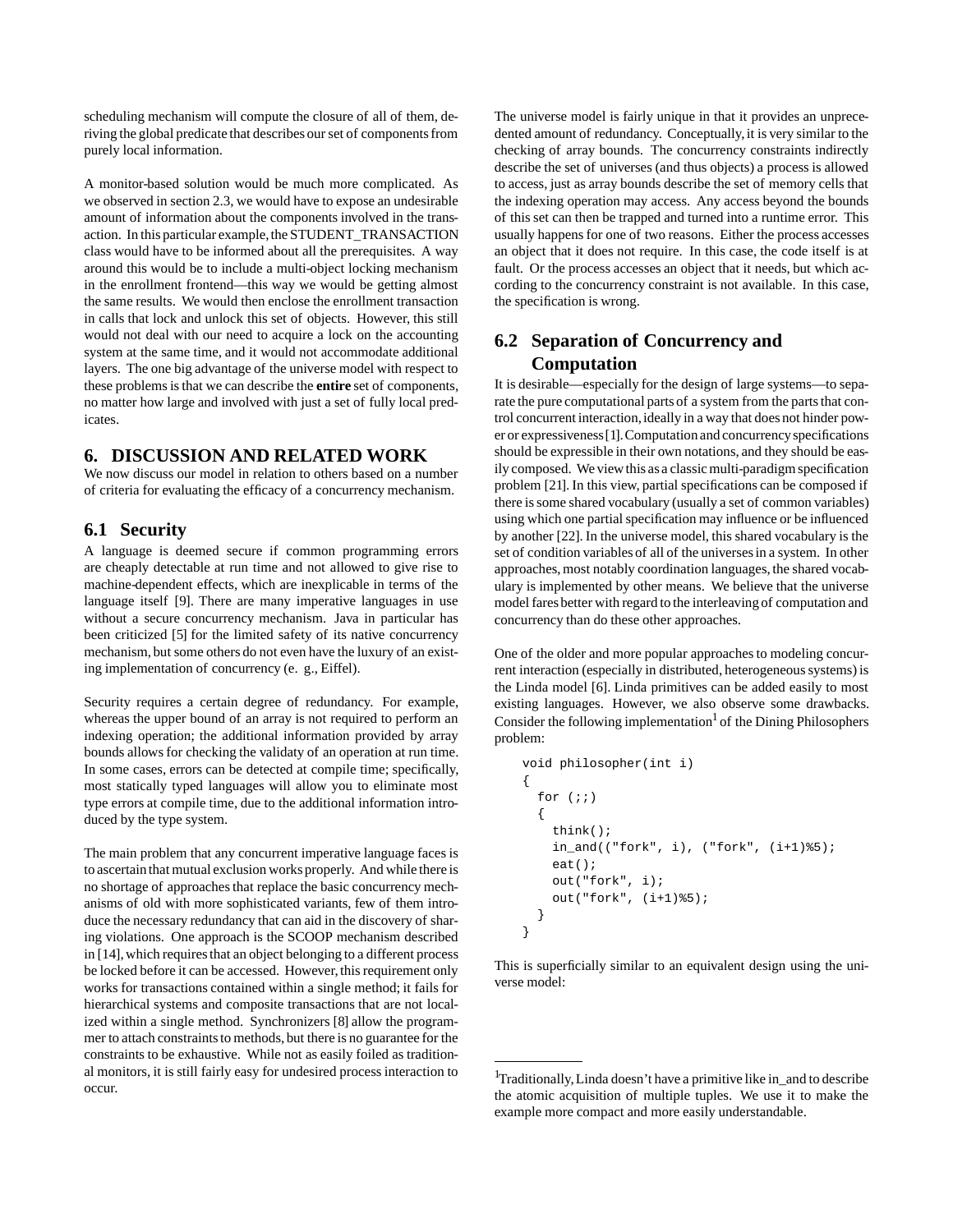```
loop
 think;
 eating := true;
 eat;
 eating := false;
end
```
#### **concurrency**

*eating* ⇒ *left\_fork* ∧ *right\_fork*

However, there are also a few critical differences. In particular, the abstract, descriptive assignments to *eating* become explicit concurrency control statements in Linda, and more importantly, they refer to implementation details regarding the topology of forks rather than the abstract status of the computation (i.e., thinking vs. eating). This results in an interleaving of computation and concurrency control statements which appears to be fairly typical of approaches that operate via a shared blackboard or tuplespace. An obvious concern is that this interleaving—driving the computation by changes to a central data structure—might result in maintenance problems insofar as changes to the computational part might require concomitant changes in the part that controls concurrent interaction, and vice versa.

By contrast, condition variables do not refer to a universe's implementation details, but instead refer to the abstract state of a universe's computation, which is often part of the universe's functional specification. Here, we distinguish the *concrete state* of a universe from the *abstract state*, which is a more concise representation that conveys the computation status in order for an external agent to properly coordinate execution with other universes. By using condition variables to encode the abstract state, assignments to condition variables announce changes in the concurrency status of a computation using a shared vocabulary with the concurrency specification. While possibly unnecessary for the actual computation, the very fact that condition variables should describe the abstract state makes it easy to add them to existing code. By and large, we can even augment code in this way without being aware of how concurrency constraints deal with them. Conversely, concurrency constraints rely solely on the abstract state encoded in condition variables without requiring details of the implementation. The abstract state therefore functions as an insulating layer that separates computation and concurrency control.

It should be noted that unlike many other approaches, we chose to abstract out the state, but not the transitions between states (as opposed to Lotos [4], CSP [10], etc.). This is because we suspect that focusing on state allows for a design that exhibits more stability under change. There are some classical problems in concurrent system design (such as the so-called inheritance anomaly [13]) where small changes in the design result in small changes in the abstract statespace, but huge changes in the transition system.

#### **6.3 Accessibility**

An important aspect of every language, construct, or tool is that it is easily accessible to the average software developer. Difficulty to comprehend an idea not only hinders popularity (and thus acceptance) of advanced mechanisms, but also adds to the time and expensesfor training and can be another source of errors. In most cases, companies that develop software are reluctant to take big leaps, relying on piecemeal engineering instead. This has been made evident by the acceptance of Java and  $C_{++}$ , whose popularity is largely based on the assumption that they are close to C (whether appearances are deceiving in either case is another matter, and largely irrelevant). An example from concurrent programming is Linda [6], which can easily be added to existing languages, and which is also easily understood. As a matter of fact, the concept of a tuplespace to coordinate parallel processes has become extremely popular due to the almost unrivaled ease with which the concept can be understood and used (see, for instance, the JavaSpaces variant [19]).

When designing the universe model, we considered this aspect very carefully; we already knew that mechanisms such as Design by Contract<sup>1</sup> [14], while not as powerful as full-fledged specification mechanisms, have been easily adopted by programmers and domain experts alike. In our design, we sought to mirror the successful elements of Design by Contract. Conceptually, our concurrency constraints are very similar to classinvariants. In fact, as we established above, they describe the correct behaviour of the universe class with respect to concurrent interaction. In addition, the constraints do not require understanding of advanced constructs, as they are for the most part formulas from propositional logic, which are easily understood by most programmers. We do add the additional complexity level of satisfiability, but expect that the allocation of universes *by need* as defined by the concurrency constraint is no harder to grasp than, say, unification in Prolog.

# **6.4 Efficiency**

The efficiency of a concurrent programming language or mechanism is affected by two parameters—frequency of context switches to invoke the scheduler, and the granularity of concurrency. At first glance, it may appear that the universe model would fare poorly on both fronts. Whenever condition variables change, considerable reevaluation of concurrency constraints may be required. We observe in [2] that universe constraints actually use only a subset of full propositional logic. Moreover, when evaluating a universe constraint, the values of condition variables are fixed. For example, when considering the following clause from previous examples, only the underlined part needs to be satisfied:

 $eating \Rightarrow \underline{left}$  *fork*  $\wedge$  *right fork* 

We show in [2] that we only need conjunction and disjunction, plus potentially the implication operator ( $\Rightarrow$ ) to deal with all such situations. In fact, most of the examples we have modeled do not even require the latter, and can convert all clauses that are to be checked for satisfiability to disjunctive normal form prior to execution. In this form, satisfiability becomes trivial—we simply find a satisfying assignment to one of the subclauses. Computing the closure over many universes is slightly more complicated, but still requires only the addition of further subclauses of the disjunctive normal form.

 $1$ Design by Contract allows for the specification of preconditions and postconditions of methods as well as class invariants, as long as they are executable. They are then checked at runtime. While not as powerful as a full specification, the added redundancy allows for additional error-checking and provided documentation that by its very nature does not tend to diverge from the actual code.